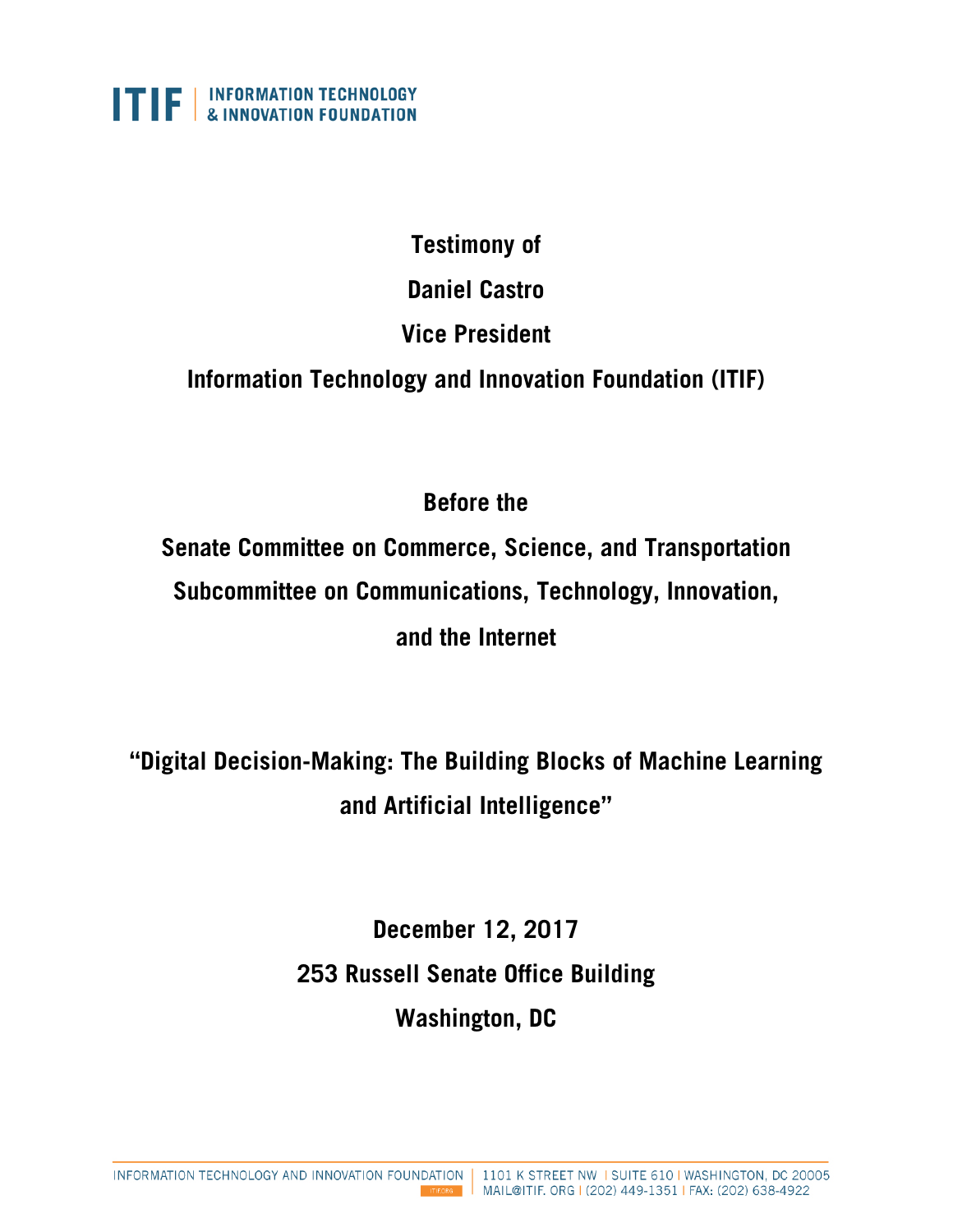### **INTRODUCTION**

Chairman Wicker, Ranking Member Schatz and members of the subcommittee, I appreciate the opportunity to appear before you to discuss the importance of artificial intelligence (AI) to the U.S. economy and how best to govern this important technology. My name is Daniel Castro, and I am vice president of the Information Technology and Innovation Foundation (ITIF), a non-profit, nonpartisan think tank whose mission is to formulate and promote public policies to advance technological innovation and productivity, and director of ITIF's Center for Data Innovation.

#### **WHAT IS ARTIFICIAL INTELLIGENCE?**

AI is a field of computer science devoted to creating computer systems that perform tasks much like a human would, particularly tasks involving learning and decision-making.[1](#page-7-0) AI has many functions, including, but not limited to:

- **Example 1** Learning, which includes several approaches such as deep learning (for perceptual tasks), transfer learning, reinforcement learning, and combinations thereof;
- Understanding, or deep knowledge representation required for domain-specific tasks, such as medicine, accounting, and law;
- Reasoning, which comes in several varieties, such as deductive, inductive, temporal, probabilistic, and quantitative; and
- Interacting, with people or other machines to collaboratively perform tasks, and for interacting with the environment.

The cause of many misconceptions about AI, particularly its potential harms, is that some people conflate two very distinct types of AI: narrow AI and strong AI. Narrow AI describes computer systems adept at performing specific tasks, but only those specific types of tasks—somewhat like a technological savant.[2](#page-7-1) For example, Apple's Siri virtual assistant is capable of interpreting voice commands, but the algorithms that power Siri cannot drive a car, predict weather patterns, or analyze medical records. While other algorithms exist that can accomplish those tasks, they too are narrowly constrained—the AI used for an autonomous vehicle will not be able predict a hurricane's trajectory or help doctors diagnose a patient with cancer.

In contrast, strong AI, also referred to as artificial general intelligence (AGI), is a hypothetical type of AI that can meet or exceed human-level intelligence and apply this problem-solving ability to any type of problem, just as the human brain can easily learn how to drive a car, cook food, and write code.[3](#page-7-2) Many of the dystopian fears about AI—that it will eliminate most jobs or go out of control and wipe out humanity, for example stem from the notion that AGI is feasible, imminent, and uncontrollable.[4](#page-7-3) However, at least for the foreseeable future, computer systems that can fully mimic the human brain are only going to be found in scripts in Hollywood, and not labs in Silicon Valley.

The application of AI has seen a surge in recent years because of the development of machine learning—a branch of AI that focuses on designing algorithms that can automatically and iteratively build analytical models from data without needing a human to explicitly program the solution. Before machine learning, computer scientists had to manually code a wide array of functions into a system for it to mimic intelligence. But now developers can achieve the same, or better, results more quickly and at a lower cost using machine learning techniques. For example, Google uses machine learning to automatically translate content into different languages based on translated documents found online, a technique that has proven to be much more effective than prior attempts at language translation.<sup>[5](#page-7-4)</sup>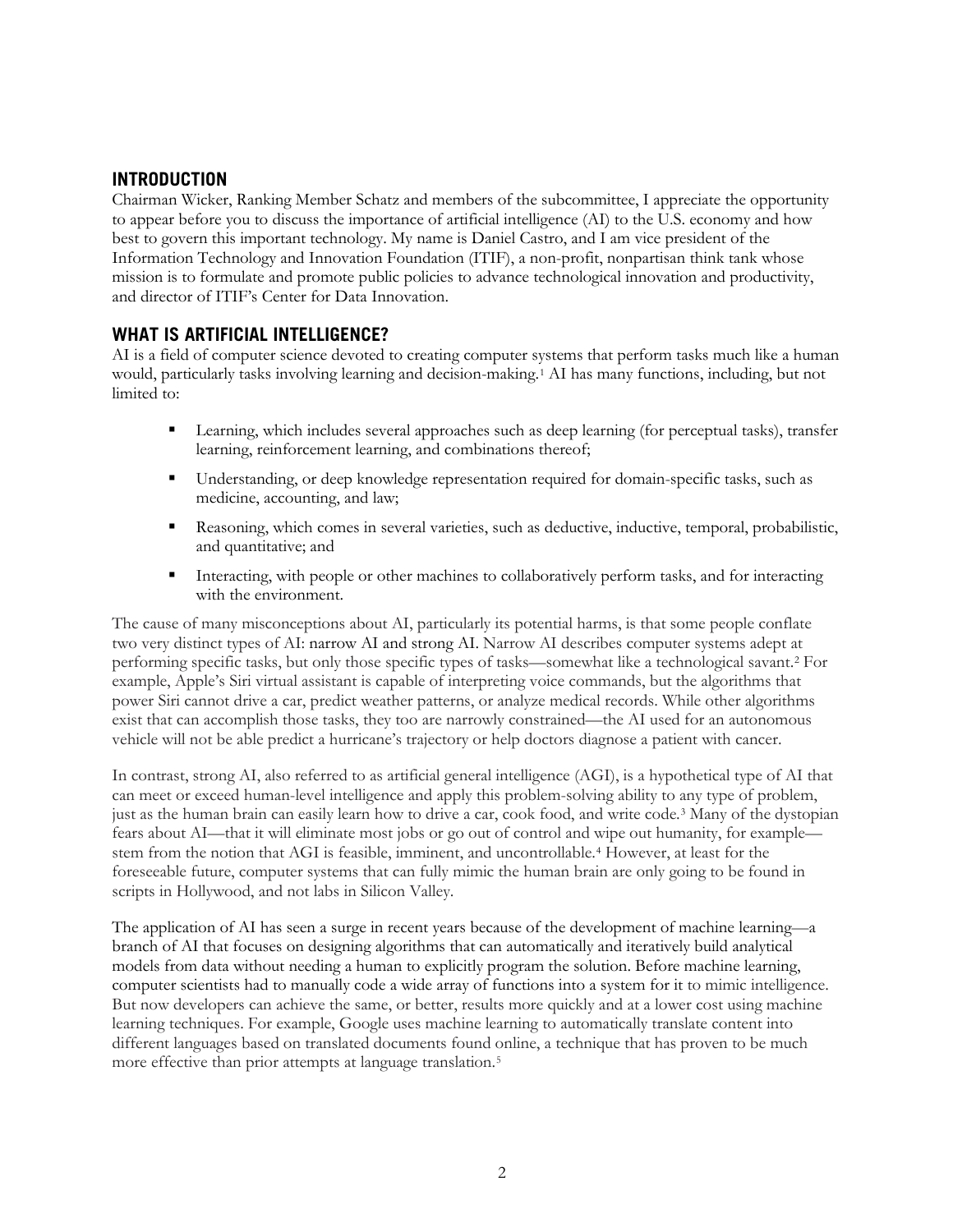## **WHAT ARE THE POTENTIAL BENEFITS OF AI?**

AI will have a substantial and lasting impact on the economy by increasing the level of automation in virtually every sector, leading to more efficient processes and higher-quality outputs, and boosting productivity and per-capita incomes. For example, the McKinsey Global Institute estimates that by 2025 automating knowledge work with AI will generate between \$5.2 trillion and \$6.7 trillion of global economic value, advanced robotics relying on AI will generate between \$1.7 trillion and \$4.5 trillion, and autonomous and semi-autonomous vehicles will generate between \$0.2 trillion and \$1.9 trillion.<sup>[6](#page-7-5)</sup> Deloitte estimates that the federal government could save as much as \$41.1 billion annually by using AI to automate tasks.[7](#page-7-6) And Accenture predicts that by 2035, AI could increase the annual growth rate of the U.S. economy by 2 percentage points, the Japanese economy by 1.9, and the German economy by 1.6.[8](#page-7-7) The report also found that, for the 12 countries surveyed, AI would boost labor productivity rates by 11 to 37 percent.[9](#page-7-8)

There are a vast and diverse array of uses for AI, and many U.S. businesses are already using the technology today. Manufacturers are using AI to invent new metal alloys for 3D printing; pharmaceutical companies are using AI to discover new lifesaving drugs; mining companies are using AI to predict the location of mineral deposits; and agricultural businesses are using AI to increase automation on farms. The International Data Corporation (IDC) estimates that the market for AI technologies that analyze unstructured data will reach \$40 billion by 2020.[10](#page-7-9) And AI startups have attracted significant investment, with U.S. investors putting \$757 million in venture capital in AI start-ups in 2013, \$2.18 billion in 2014, and \$2.39 billion in 2015.[11](#page-7-10)

In some cases, the principle benefit of AI is that it automates work that would otherwise need to be performed by a human, thereby boosting efficiency. Sometimes AI can complete tasks that it is not always worth paying a human to do but still creates value, such as writing newspaper articles to summarize Little League games.[12](#page-7-11) In other cases, AI adds a layer of analytics that uncovers insights human workers would be incapable of providing on their own, thereby boosting quality. In some cases, it does both. For example, researchers at Stanford have used machine learning techniques to develop software that can analyze lung tissue biopsies with significantly more accuracy than a top human pathologist and at a much faster rate.[13](#page-7-12) By analyzing large volumes of data, researchers can train their computer models to reliably recognize known indicators of specific cancer types as well as discover new predictors.

AI is also delivering valuable social benefits, such as by helping authorities rapidly analyze the deep web to crack down on human trafficking, fighting bullying and harassment online, helping development organizations better target impoverished areas, reducing the influence of gender bias in hiring decisions, and more.[14](#page-7-13) Just as AI can help businesses make smarter decisions, develop innovative new products and services, and boost productivity to drive economic value, it can achieve similar results for organizations generating social value, and many of these solutions have the potential to scale globally.

Finally, AI will be an increasingly important technology for defense and national security. AI can address many goals, such as improving logistics, detecting and responding to cybersecurity incidents, and analyzing the enormous volume of data produced on the battlefield. Moreover, AI will be a core enabler of the Pentagon's "Third Offset Strategy," a policy designed to keep the United States ahead of adversaries, especially ones capable of fielding numerically superior forces, through technological superiority.[15](#page-8-0) Indeed, one top Pentagon general has suggested that the Defense Department should never buy another weapons system that does not have AI built into it[.16](#page-8-1)

### **HOW SHOULD POLICYMAKERS SUPPORT THE ADOPTION AND USE OF AI?**

Given the potential economic impact of AI in raising productivity, policymakers should develop a national strategy to support the development and adoption of AI in U.S. businesses. In particular, given the enormous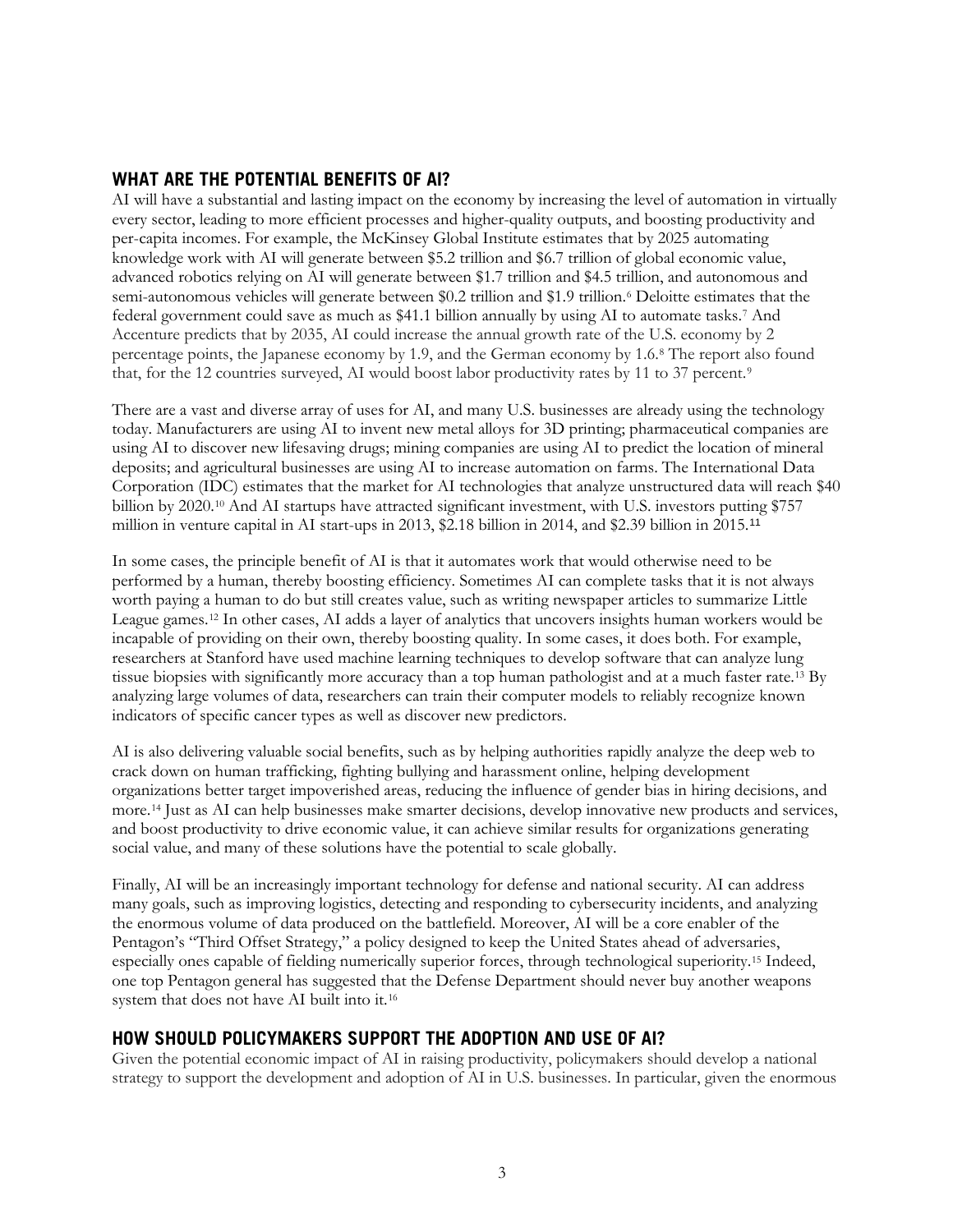advantage that AI-enabled firms will have compared to their non-AI-enabled peers, the United States should focus on AI adoption in its traded sectors where U.S. firms will face international competition. Many other countries see the strategic importance of becoming lead adopters of AI, and they have begun implementing policies to pursue this goal. These include:

- Canada: In March 2017, Canada launched the Pan-Canadian Artificial Intelligence Strategy which sets a goal of establishing Canada as an international leader in AI research. The strategy has four goals, which include increasing the number of AI researchers and graduates; establishing three major AI research centers; developing global thought leadership on the economic, ethical, policy and legal implications of advances in AI; and supporting the national AI research community.[17](#page-8-2)
- China: China's State Council issued a development plan for AI in July 2017 with the goal of making China a leader in the field by 2030. China's goal is to be equal to countries currently leading in AI by 2020. Then, over the subsequent five years, China will focus on developing breakthroughs in areas of AI that will be a "a key impetus for economic transformation."[18](#page-8-3) Finally, by 2030, China intends to be the world's "premier artificial intelligence innovation center."[19](#page-8-4) China's plan also signals its intent to require high school students to take classes in AI, which is one of the most ambitious efforts to develop human capital for the AI economy of any nation.
- **Japan: Prime Minister Abe launched the Artificial Intelligence Technology Strategy Council in** April 2016 to develop a roadmap for the development and commercialization of AI.[20](#page-8-5) Published in May 2017, the roadmap outlines priority areas for research and development (R&D), focusing on the themes of productivity, mobility, and health. The strategy also encourages collaboration between industry, government, and academia to advance AI research, as well as stresses the need for Japan to develop the necessary human capital to work with AI. Japan also launched its Japan Revitalization Strategy 2017, which details how the government will work to support growth in certain areas of the economy. The 2017 strategy includes a push to promote the development of AI for telemedicine and self-driving vehicles to address the shortage of workers in Japan.
- UK: The United Kingdom has taken several steps to promote AI. The UK Digital Strategy, published in March 2017, recognizes AI as a key field that can help grow the United Kingdom's digital economy.[21](#page-8-6) The UK's new budget, published in November 2017, includes several provisions that have the goal of establishing the UK as a world leader in AI, such as by establishing a "Centre for Data Ethics and Innovation" to promote the growth of AI, facilitating data access for AI through "data trusts," and funding 450 PhD researchers working on AI.[22](#page-8-7)

While the U.S. government has put significant funding behind AI R&D— approximately \$1.1 billion in 2015—it has not done enough to maintain U.S. leadership.[23](#page-8-8) The most ambitious AI program comes from China, which as of 2014 surpassed the United States in terms of total number of papers published and cited in AI fields, such as deep learning.[24](#page-8-9) For both economic and national security reasons, the United States cannot afford to cede its existing advantages in AI, and should instead look to capitalize on its head start by developing a strategy to support AI development and adoption. Such a strategy should include policies to address the following:

 Funding: The government should continue to expand its funding to support the "National Artificial Intelligence Research and Development Strategic Plan," a set of R&D priorities identified by the Networking and Information Technology Research and Development (NITRD) program that addresses strategic areas of AI in which industry is unlikely to invest, as well as better plan and coordinate federal funding for AI R&D across different agencies.[25](#page-8-10)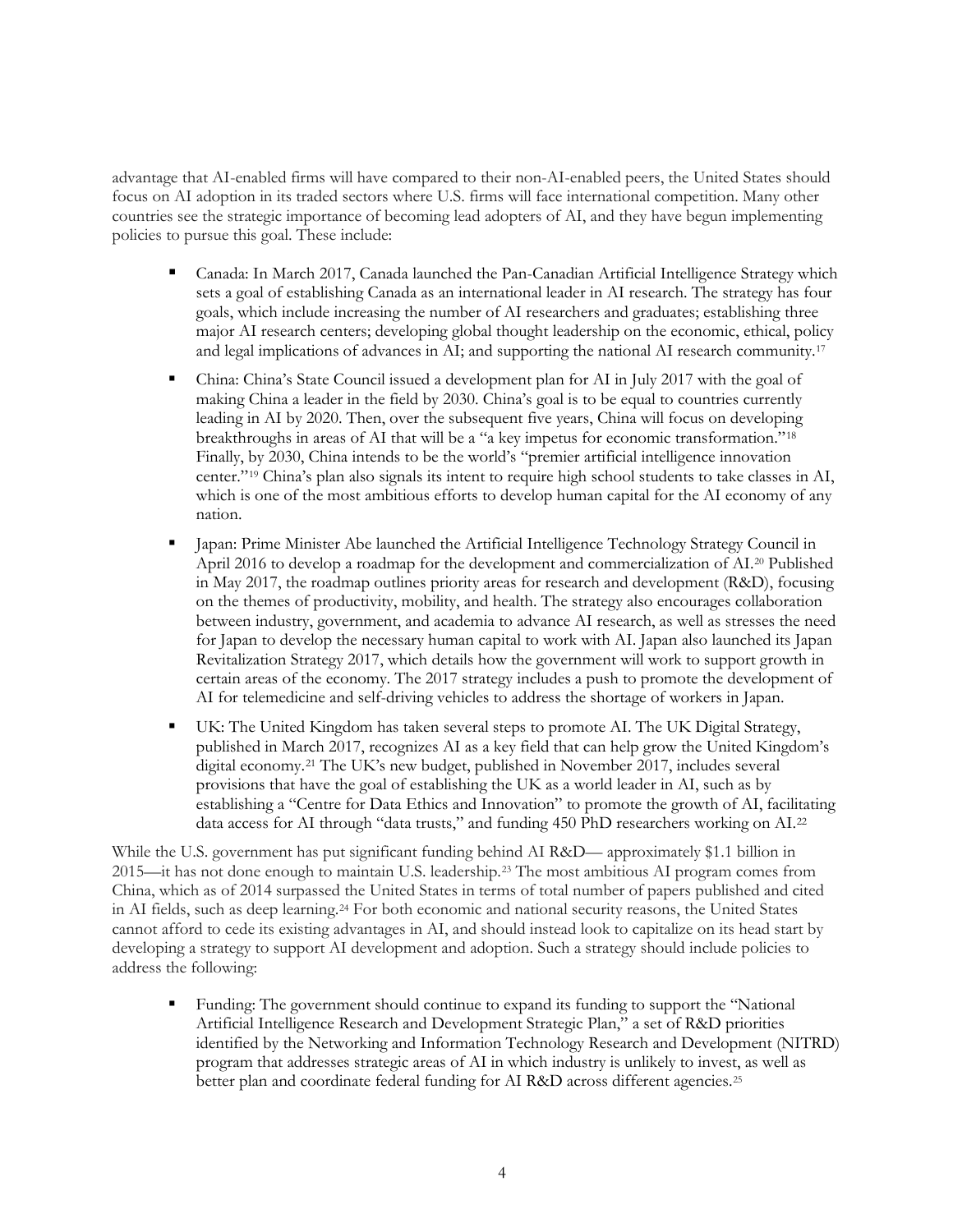- Skills: The federal government should support educational efforts to ensure a strong pipeline of talent to create the next generation of AI researchers and developers, including through retraining and diversity programs, as well as pursue immigration policies that allow U.S. businesses to recruit and retain highly skilled computer scientists.
- AI-Friendly Regulations: Federal and state regulators should conduct regulatory reviews to identify regulatory barriers to commercial use of AI in various industries, such as transportation, health care, education, and finance.
- **Data Sharing: Some advances in AI are made possible when large volumes of accurate and** representative data are made part of a data commons. The government should continue to supply high-value datasets that enable advances in AI, such as its efforts to produce standardize reference datasets for text analysis and facial recognition. Similarly, federal agencies should facilitate data sharing between industry stakeholders, such as the Department of Transportation's draft "Guiding Principles on Data Exchanges to Accelerate Safe Deployment of Automated Vehicles."[26](#page-8-11)
- Economic Indicators: Understanding the degree to which U.S. firms have automated processes using AI will be a key metric to assessing the effectiveness of various policies. The Census Bureau should assess what type of economic data it should gather from businesses to monitor and evaluate AI adoption, much like it has tracked rural electrification or broadband connectivity as key economic indicators.

#### **HOW SHOULD POLICYMAKERS ADDRESS CONCERNS ABOUT WORKFORCE DISRUPTION?**

One of the most common fears about AI is that it will lead to significant disruptions in the workforce[.27](#page-8-12) This fear is not new—concerns about technology-driven automation have been a perennial policy concern since at least the 1930s when Congress debated legislation that would direct the Secretary of Labor to make a list of all labor-saving devices and estimate how many people could be employed if these devices were eliminated.[28](#page-8-13) This concern has been exacerbated by a frequently-cited study by two Oxford academics which predicted that 47 percent of U.S. jobs could be eliminated over the next 20 years.<sup>[29](#page-8-14)</sup>

This study's predictions are misleading and unlikely for at least three reasons. First, the estimate includes a number of occupations that have little chance of automation, such as fashion models and barbers. Second, while this rate of productivity seems high and even threatening, it is only slightly higher than rates enjoyed in the mid-1990s when U.S. job creation was robust and unemployment rates low. Third, it succumbs to what economists call the "lump of labor" fallacy which holds that once a job is gone, there are no other jobs to replace it. The reality is that AI-driven productivity enables organizations to either raise wages or reduce prices. These changes lead to increases in spending, which in turn creates more jobs. And given that consumers' wants are far from satisfied, there is no reason to believe that this dynamic will change anytime soon.

But while predictions about massive AI-driven unemployment are vastly overstated—indeed, by historical standards occupational churn, the rate at which some jobs expand while others contract, is at its lowest levels in 165 years—there will still be some worker displacement as AI creates higher levels of productivity.[30](#page-8-15) So policymakers can and should do more to help workers make transitions between jobs and occupations, such as by providing strong social safety net programs, reforming unemployment insurance, and offering worker retraining. The failure to give workers training and assistance to move into new jobs or occupations not only contributes to higher structural unemployment, but also increases resistance to innovation and automation[.31](#page-9-0)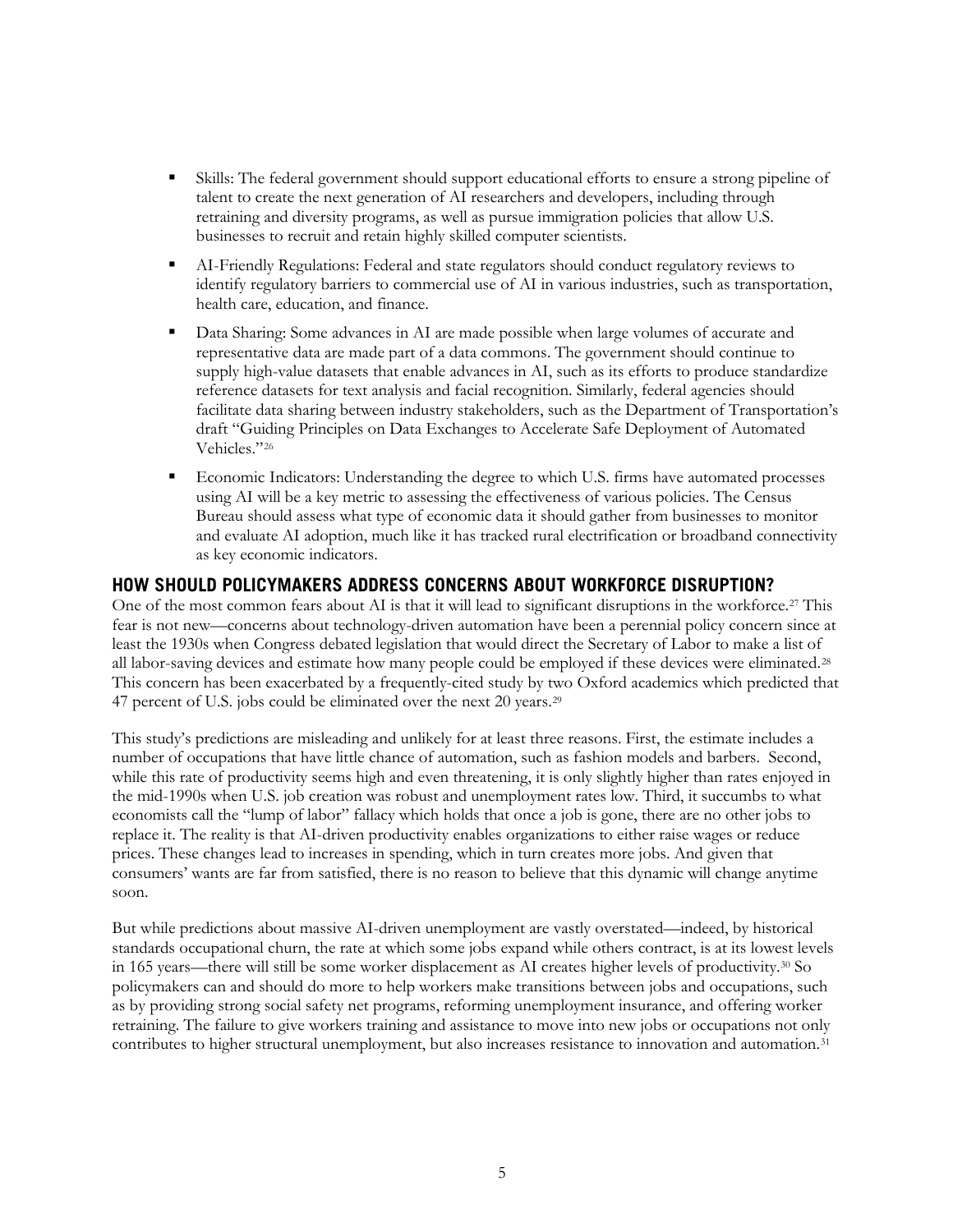## **HOW SHOULD POLICYMAKERS PROVIDE OVERSIGHT OF AI?**

When it comes to AI, the primary goal of the United States should be to accelerate the development and adoption of the technology. But as with any technology, there will be some risks and challenges that require government oversight. The presence of risk, however, does not mean that the United States should embrace the precautionary principle, which holds that new technology must first be proven safe before it can be used. Instead, policymakers should rely on the innovation principle, which says that policymakers should address risks as they arise, or allow market forces to address them, and not hold back progress because of speculative concerns. The innovation principle is especially useful when fears about a new technology exceed public awareness and understanding about how the technology works and how potential problems will be mitigated.[32](#page-9-1)

To understand why this is important, consider the differences between the United States and the European Union in the Internet economy. Compared to Europe, the United States has had more success in the Internet economy, at least in part, because of its vastly more simplified data protection regulations. Yet even as the United States continues to produce the majority of the major global Internet companies, the European Union has decided to double down on its onerous data protection rules in the forthcoming General Data Protection Regulation (GDPR), a far-reaching set of policies that will substantially raise the costs, and in some cases, limit the feasibility of using AI in Europe. For example, the GDPR creates both a right to explanation and a right to human review for automated decisions, two requirements that will make it difficult for companies to construct business models that rely extensively on complex algorithms to automate consumer-facing decisions. The GDPR also requires organizations to only use data for the purposes for which they originally collected it, a rule that strictly limits the application of AI to existing data.[33](#page-9-2) If the United States wants to compete for global leadership in AI, it should be careful not to follow Europe down this path.

While the United States should not replicate the European model, it should create its own innovation-friendly approach to providing oversight of the emerging algorithmic economy just as it has for the Internet economy. Such an approach should prioritize sector-specific policies over comprehensive regulations, outcomes over transparency, and enforcement actions against firms that cause tangible harm over those that merely make missteps without injury. For example, rather than industry-wide rules requiring "algorithmic transparency" or "AI ethics"—proposals that focus on means, rather than ends—policymakers should look to address specific problems, such as ensuring financial regulators have the skills necessary to provide oversight of fintech companies relying heavily on AI to make lending decisions or provide automated financial advisors.

In many cases, regulators will not need to intervene because the private sector will address problems about AI, such as bias or discrimination, on its own—even if to outsiders an algorithm appears to be a "black box." After all, one company's hidden biases are another company's business opportunities. For example, if certain lenders were to use algorithms that consistently denied loans to ethnic or religious minorities who have good credit, then their competitors would have an incentive to target these individuals to gain new customers.

Moreover, the private sector is actively seeking out solutions to eliminate problems like unintentional bias in AI that may skew its results.[34](#page-9-3) For example, a group of leading AI companies in the United States have formed an association to develop and share best practices to ensure that AI is fair, safe, and reliable, while another technology trade association has publicly committed itself to ensuring that the private sector designs and uses AI responsibly[.35](#page-9-4) Indeed, given that U.S. companies are at the forefront of efforts to build AI that is safe and ethical, maintaining U.S. leadership in this field will be important to ensure these values remain embedded in the technology.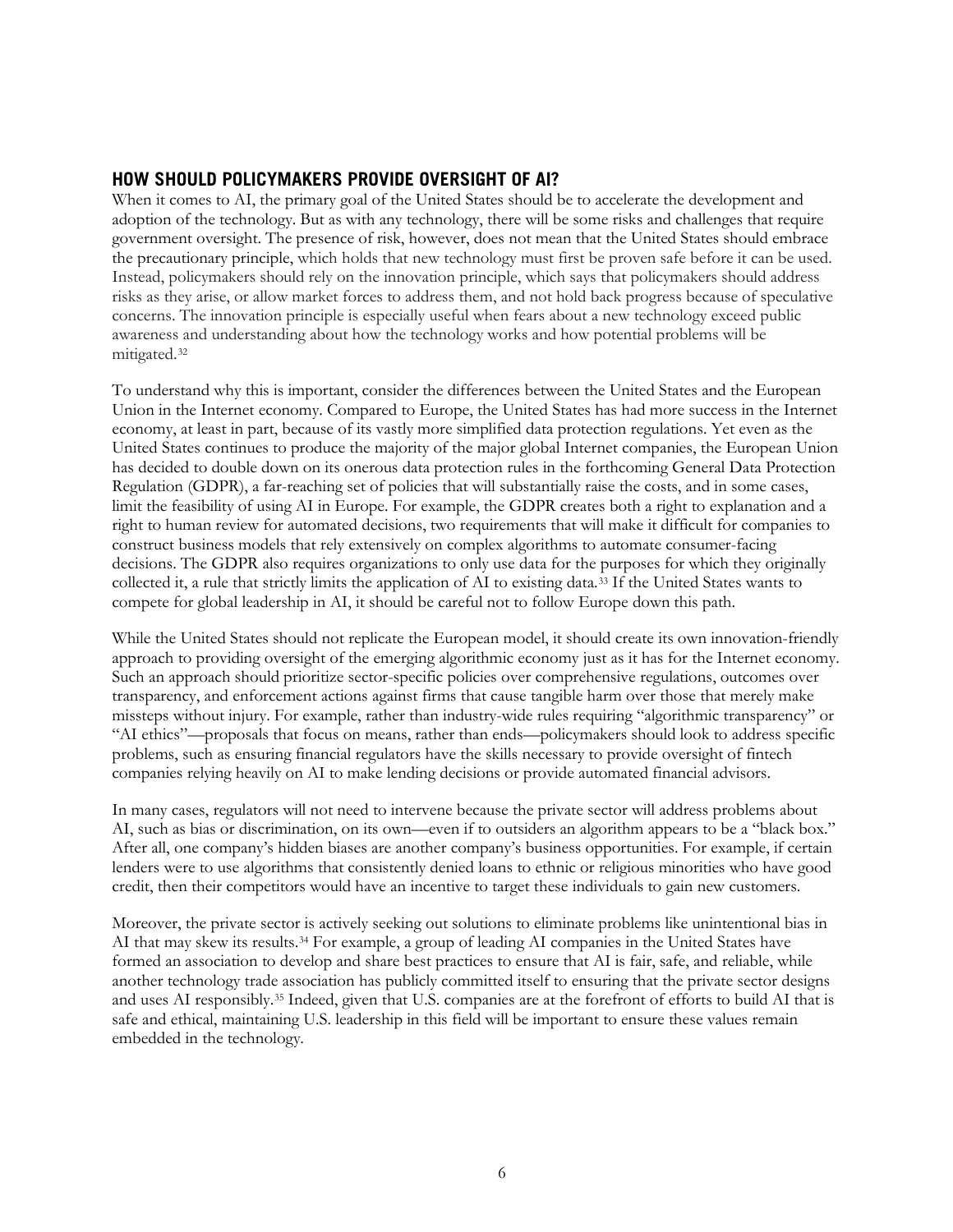But policymakers should be careful not to misclassify certain concerns as "AI problems" that would be best dealt with on a technology-neutral basis. For example, discrimination in areas such as access to financial services and housing are best addressed through existing legal mechanisms. No new laws and regulations are needed simply because a company uses AI, instead of human workers, to make certain decisions.[36](#page-9-5) Companies cannot use AI to circumvent laws outlawing discrimination.

Finally, certain problems, such as sexism in hiring practices, are not necessarily made worse by AI. On the contrary, using AI can actually reduce human biases. For example, companies can use AI to police undesirable behaviors, like automatically flagging job advertisements that use gender-specific terminology, such as "waitress" instead of "wait staff," or stereotypical images, such as a female nurse.<sup>[37](#page-9-6)</sup> And unlike human processes, where it may take years or decades to change social norms and company culture, businesses can refine and tweak code over a period of days or weeks. For example, Google changes its search engine 500 to 600 times per year.[38](#page-9-7) Thus companies will likely have more success eliminating bias when it appears in AI, than when it appears elsewhere in society.

#### **CONCLUSION**

AI is a transformational technology that has the potential to significantly increase efficiency and innovation across the U.S. economy, creating higher living standards and improved quality of life. But while the United States has an early advantage in AI given its top talent in computer science and deep bench of companies, large and small, investing in the field, many other countries are actively vying to challenge U.S. leadership in this domain. In particular, China, with its highly skilled computer science workforce and significant funding for AI R&D, could easily catch and surpass the United States, leading to it gaining economic and military advantages.

Unfortunately, U.S. policy debates about AI too often overemphasize the potential impact on worker displacement from automation or bias from algorithms and ignore the much more pressing concern about the potential loss of competitiveness and defense superiority if the United States falls behind in developing and adopting this key technology.

Yet, when it comes to AI, successfully integrating this technology into U.S. industries should be the primary goal of policymakers, and given the rapid pace at which other countries are pursuing this goal, the United States cannot afford to rest on its laurels. To date, the U.S. government has not declared its intent to remain globally dominant in this field, nor has it begun the even harder task of developing a strategy to achieve that vision. Some may think this is unnecessary, believing that the United States will automatically prevail in this technology simply because it has a unique culture of innovation and has prevailed on past technologies.[39](#page-9-8) Such views are naïve and dangerous, and if followed, likely will lead to the United States being surpassed as the global leader in AI with significant negative consequences for the U.S. economy and society. However, it is not too late to begin to ensure continued U.S. leadership, and I commend you for holding this hearing so that we can have this conversation.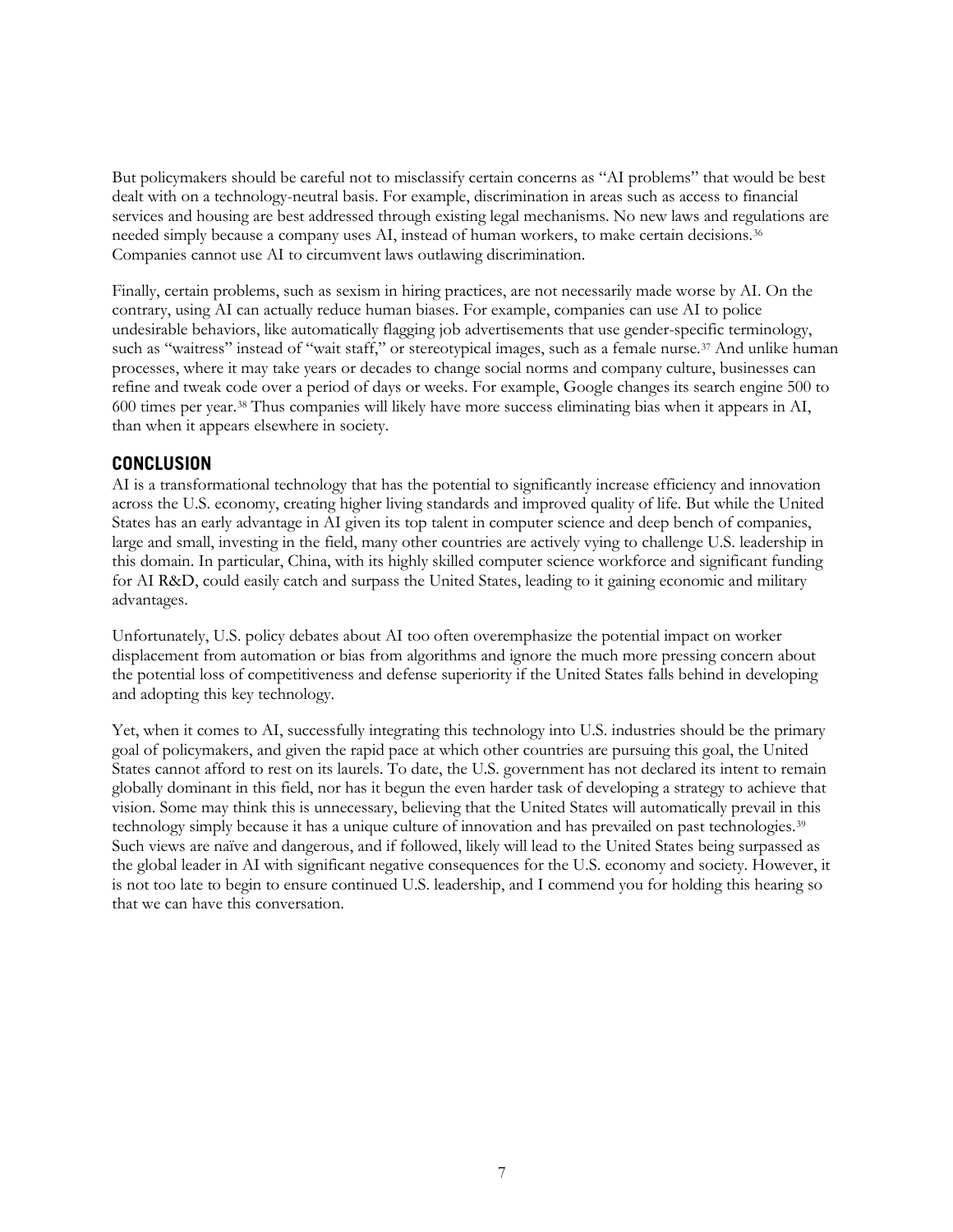#### **REFERENCES**

 $\overline{a}$ 

- <span id="page-7-0"></span>1. Daniel Castro and Joshua New, "The Promise of Artificial Intelligence," Center for Data Innovation, October 2016, http://www2.datainnovation.org/2016-promise-of-ai.pdf.
- <span id="page-7-1"></span>2. Irving Wladawksy-Berger, "'Soft' Artificial Intelligence Is Suddenly Everywhere," *The Wall Street Journal*, January 16, 2016, [http://blogs.wsj.com/cio/2015/01/16/soft-artificial-intelligence-is-suddenly-everywhere/.](http://blogs.wsj.com/cio/2015/01/16/soft-artificial-intelligence-is-suddenly-everywhere/)
- <span id="page-7-2"></span>3. Ibid.
- <span id="page-7-3"></span>4. Robert D. Atkinson, "'It's Going to Kill Us!' and Other Myths About the Future of Artificial Intelligence," (Information Technology and Innovation Foundation, June 2016)[, http://www2.itif.org/2016-myths-machine](http://www2.itif.org/2016-myths-machine-learning.pdf?_ga=1.201838291.334601971.1460947053)[learning.pdf?\\_ga=1.201838291.334601971.1460947053.](http://www2.itif.org/2016-myths-machine-learning.pdf?_ga=1.201838291.334601971.1460947053)
- <span id="page-7-4"></span>5. Pedro Domingos, *The Master Algorithm: How the Quest for the Ultimate Learning Machine Will Remake Our World*  (New York: Basic Books, 2015).
- <span id="page-7-5"></span>6. James Manyika et al., Disruptive Technologies: Advances That Will Transform Life, Business, and the Global Economy," (McKinsey Global Institute, May 2013), [http://www.mckinsey.com/business-functions/business](http://www.mckinsey.com/business-functions/business-technology/our-insights/disruptive-technologies)[technology/our-insights/disruptive-technologies.](http://www.mckinsey.com/business-functions/business-technology/our-insights/disruptive-technologies)
- <span id="page-7-6"></span>7. Peter Viechnicki and William D. Eggers, "How much time and money can AI save government?" (Deloitte, April 26, 2017)[, https://dupress.deloitte.com/dup-us-en/focus/cognitive-technologies/artificial-intelligence](https://dupress.deloitte.com/dup-us-en/focus/cognitive-technologies/artificial-intelligence-government-analysis.html)[government-analysis.html.](https://dupress.deloitte.com/dup-us-en/focus/cognitive-technologies/artificial-intelligence-government-analysis.html)
- <span id="page-7-7"></span>8. Mark Purdy and Paul Daugherty, "Why Artificial Intelligence Is the Future of Growth," (Accenture, September 28, 2016), [https://www.accenture.com/us-en/\\_acnmedia/PDF-33/Accenture-Why-AI-is-the-Future-of-](https://www.accenture.com/us-en/_acnmedia/PDF-33/Accenture-Why-AI-is-the-Future-of-Growth.pdf)[Growth.pdf.](https://www.accenture.com/us-en/_acnmedia/PDF-33/Accenture-Why-AI-is-the-Future-of-Growth.pdf)
- <span id="page-7-8"></span>9. Ibid.
- <span id="page-7-9"></span>10. "Cognitive Systems Accelerate Competitive Advantage," IDC, accessed September 29, 2016, [http://www.idc.com/promo/thirdplatform/innovationaccelerators/cognitive.](http://www.idc.com/promo/thirdplatform/innovationaccelerators/cognitive)
- <span id="page-7-10"></span>11. "Artificial Intelligence Explodes: New Deal Activity Record for AI Startups," *CB Insights*, June 20, 2016, [https://www.cbinsights.com/blog/artificial-intelligence-funding-trends/.](https://www.cbinsights.com/blog/artificial-intelligence-funding-trends/)
- <span id="page-7-11"></span>12. Steven Levy, "Can an Algorithm Write a Better News Story Than a Human Reporter?" *Wired*, April 24, 2012, https://www.wired.com/2012/04/can-an-algorithm-write-a-better-news-story-than-a-human-reporter/.
- <span id="page-7-12"></span>13. Kun-Hsing Yu et al., "Predicting non-small cell lung cancer prognosis by fully automated microscopic pathology image features," *Nature*, August 16, 2017, https://www.nature.com/articles/ncomms12474.
- <span id="page-7-13"></span>14. Larry Greenemeier, "Human Traffickers Caught on Hidden Internet," *Scientific American*, February 8, 2015 [http://www.scientificamerican.com/article/human-traffickers-caught-on-hidden-internet/;](http://www.scientificamerican.com/article/human-traffickers-caught-on-hidden-internet/) Davey Alba, "Weeding Out Online Bullying Is Tough, So Let Machines Do It," *Wired*, July 10, 2015, [https://www.wired.com/2015/07/weeding-online-bullying-tough-let-machines/;](https://www.wired.com/2015/07/weeding-online-bullying-tough-let-machines/) Michelle Horton, "Stanford Scientists Combine Satellite Data, Machine Learning to Map Poverty," *Stanford News*, August 18, 2016 [http://news.stanford.edu/2016/08/18/combining-satellite-data-machine-learning-to-map-poverty/;](http://news.stanford.edu/2016/08/18/combining-satellite-data-machine-learning-to-map-poverty/) Sean Captain, "How Artificial Intelligence is Finding Gender Bias at Work," *Fast Company*, October 10, 2015, [https://www.fastcompany.com/3052053/elasticity/how-artificial-intelligence-is-finding-gender-bias-at-work.](https://www.fastcompany.com/3052053/elasticity/how-artificial-intelligence-is-finding-gender-bias-at-work)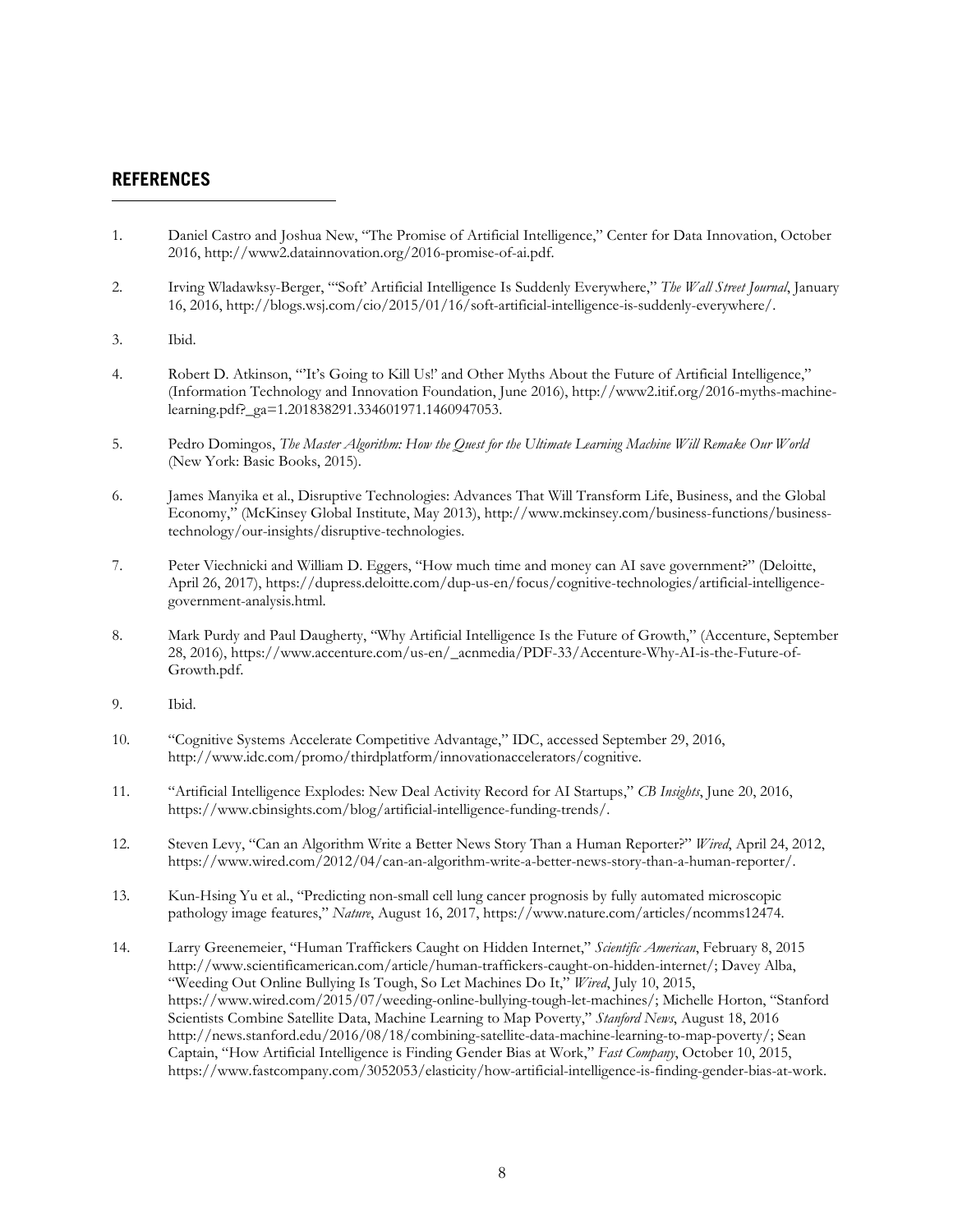- <span id="page-8-0"></span>15. Sydney Freedberg, "Faster Than Thought: DARPA, Artificial Intelligence, & The Third Offset Strategy," *Breaking Defense*, February 11, 2016, [https://breakingdefense.com/2016/02/faster-than-thought-darpa-artificial](https://breakingdefense.com/2016/02/faster-than-thought-darpa-artificial-intelligence-the-third-offset-strategy/)[intelligence-the-third-offset-strategy/.](https://breakingdefense.com/2016/02/faster-than-thought-darpa-artificial-intelligence-the-third-offset-strategy/)
- <span id="page-8-1"></span>16. Jack Corrigan, "Three-Star General Wants Artificial Intelligence in Every New Weapon System," Nextgov, November 2, 2017, http://www.nextgov.com/cio-briefing/2017/11/three-star-general-wants-artificialintelligence-every-new-weapon-system/142225/.
- <span id="page-8-2"></span>17. "Pan-Canadian Artificial Intelligence Strategy Overview," Canadian Institute for Advanced Research, March 3, 2017, https://www.cifar.ca/assets/pan-canadian-artificial-intelligence-strategy-overview/.
- <span id="page-8-3"></span>18. Graham Webster et al., "China's Plan to 'Lead' in AI: Purpose, Prospects, and Problems," New America Foundation, August 1, 2017, https://www.newamerica.org/cybersecurity-initiative/blog/chinas-plan-lead-aipurpose-prospects-and-problems/.
- <span id="page-8-4"></span>19. Ibid.

 $\ddot{\phantom{a}}$ 

- <span id="page-8-5"></span>20. Josh New, "How Governments Are Preparing for Artificial Intelligence," August 8, 2017, https://www.datainnovation.org/2017/08/how-governments-are-preparing-for-artificial-intelligence/.
- <span id="page-8-6"></span>21. Department of Digital, Culture, Media, and Sport, *UK Digital Strategy*, (United Kingdom: Department for Digital, Culture, Media, and Sport, 2017), https://www.gov.uk/government/publications/uk-digital-strategy.
- <span id="page-8-7"></span>22. Her Majesty's Treasury (HM Treasury), *Autumn Budget 2017* (United Kingdom: HM Treasury, 2017), https://www.gov.uk/government/publications/autumn-budget-2017-documents/autumn-budget-2017.
- <span id="page-8-8"></span>23. Ibid.
- <span id="page-8-9"></span>24. "National Artificial Intelligence Research and Development Strategic Plan," (National Science and Technology Council, October 2016), https://www.nitrd.gov/PUBS/national\_ai\_rd\_strategic\_plan.pdf.
- <span id="page-8-10"></span>25. Ibid.
- <span id="page-8-11"></span>26. "Draft U.S. DOT Guiding Principles on Voluntary Data Exchanges to Accelerate Safe Deployment of Automated Vehicles," (U.S. Department of Transportation, December 1, 2017) https://www.transportation.gov/av/data.
- <span id="page-8-12"></span>27. For a thorough rebuttal of this concern, see Robert D. Atkinson, "'It's Going to Kill Us!' And Other Myths of Artificial Intelligence," (Information Technology and Innovation Foundation, June 2016), http://www2.itif.org/2016-myths-machine-learning.pdf.
- <span id="page-8-13"></span>28. John Scoville, "Technology and the Volume of Employment," Proceedings of the Academy of Political Science 18, no. 1 (May 1938): 84-99.
- <span id="page-8-14"></span>29. Carl B. Frey and Michael A. Osbourne, "The Future of Employment: How Susceptible Are Jobs to Computerisation?" (Oxford Martin School, University of Oxford, Oxford, September 17, 2013), http://www.oxfordmartin.ox.ac.uk/downloads/academic/The\_Future\_of\_Employment.pdf.
- <span id="page-8-15"></span>30. Robert D. Atkinson and John Wu, "False Alarmism: Technological Disruption and the U.S. Labor Market, 1850–2015," (Information Technology and Innovation Foundation, May 2017), http://www2.itif.org/2017 false-alarmism-technological-disruption.pdf.